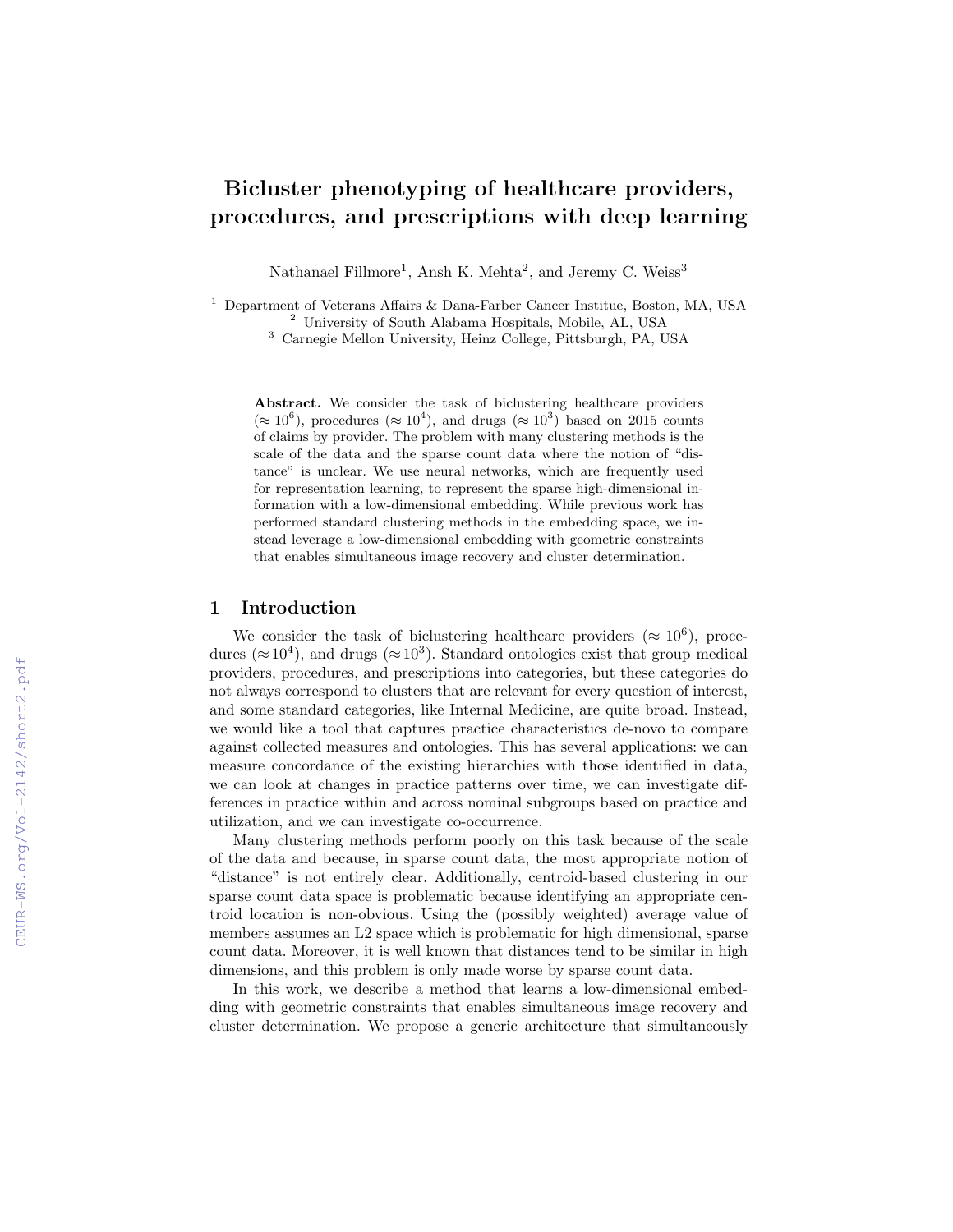(1) optimizes image recovery in an autoencoding framework, (2) creates a lowdimensional embedded representation of the high-dimensional space, (3) assigns examples to clusters in a soft clustering, and (4) optimizes the quality of this clustering.

Several authors have recently proposed methods that are conceptually similar to our contribution. For example, [5] also formulates a method that integrates a clustering module in a deep learning framework, as does [4]. However, both these methods are based on identifying centroids in the latent space, which is not appropriate for our data. Other related work includes methods to learn metric embeddings with neural networks, e.g., [2], but as these methods do not incorporate a clustering objective in the neural network, the learned embedding is not necessarily suitable for clustering.

In our application, cosine similarity is appropriate, so we use it in our examples. Many healthcare datasets consist of sparse count data in high-dimensional spaces as a consequence of counting visits, billing codes, proce-



Fig. 1. Autoencoder with clustering module. Nodes are Input (I), Output (O), Hidden (H), and Cluster (C). H and O are constrained by batch cosine similarity. H  $(h^{\circ})$  and C are constrained by batch cosine similarity.

dure codes, drug prescriptions, etc. Our tool is well-suited to data of this nature.

## 2 Method

Consider a sparse count matrix with  $N$  rows and  $K$  columns. Define  $M$ an  $N \times K$  as a matrix with elements log transformed using the function  $f(x) =$  $log(1+x)$ . We are interested in clustering over rows (providers) and columns (prescriptions and procedures). We will consider clustering across rows and columns separately. For each case, we construct an autoencoder consisting of an encoder  $\Psi_1$  and a decoder  $\Psi_2$ . Define the hidden representation h of size H such that  $\Psi_1(M) = h$  and M as the reconstruction given by  $\Psi_2 \circ \Psi_1(M) = M$ . Define  $\Psi_3$ as the function transformation for the clustering module that takes as input  $h$ and outputs cluster probabilities c:  $\Psi_3(h) = c$ . Fig. 1 illustrates the framework for the neural network.

For log-transformed sparse count data, cosine similarity is a useful distance representation. However, computing the cosine similarity for all pairs may be problematic when N is large:  $O(N^2)$ . We propose to learn a hidden representation  $h = \{h^{\circ}, h^{\|\cdot\|}\}\$  where the cosine similarity between examples in M is approximately preserved in  $h^{\circ}$  of size  $H-1$  units and where the final unit  $h^{\|\cdot\|}$ captures information in the norm. To achieve this, we define batch cosine similarity  $(O(B<sup>2</sup>))$  and its loss  $\mathcal{L}_{h<sup>°</sup>,O}$  as a penalization to the autoencoder loss.

Define batch size B such that  $h_B$  and  $\hat{M}_B$  are of size  $B \times \{\cdot\}$  for H and M respectively. Let  $\delta(x_i, x_j)$  be the pairwise cosine similarity. Define  $\delta_B$  the batch cosine similarity, *i.e.*  $\delta_B(\{x_1,\ldots,x_B\}) = [\delta(x_i,x_j)]_{ij}$   $\forall i,j \in \{1,\ldots,B\}$ . Then,  $\mathcal{L}_{h^{\circ},O} = \frac{1}{B} ||\delta_B(h_B^{\circ}) - \delta_B(\hat{M}_B)||_2^2.$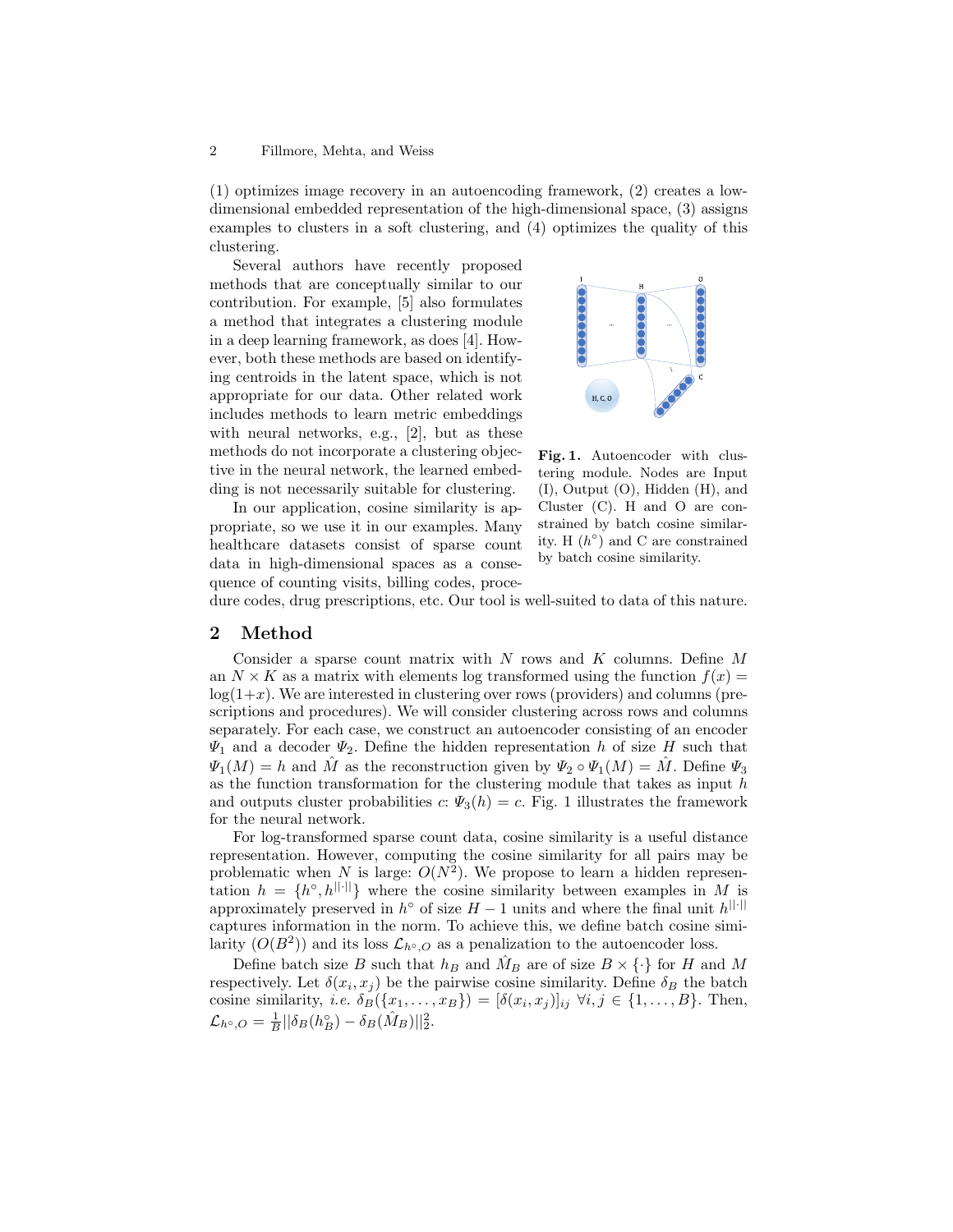While  $\mathcal{L}_{h^{\circ},O}$  encourages matching angles in  $h^{\circ}$  and  $\hat{M}$ , two vectors in  $h^{\circ}$ could have the same cosine angle but different embedding locations. Note this could be problematic because the hidden vectors are used to learn cluster membership probabilities c. To encourage approximate injectivity, we introduce the loss  $\mathcal{L}_{\left|\left|\cdot\right|\right|=1}$  that penalizes hidden representations away from the surface of the unit norm hypersphere. We could enforce this as a hard constraint, however, the ability to violate the constraint may facilitate alignment of the embedded representation angle with that of the output space.

| $\overline{\text{Layer}}$   | Index                    | <b>Size</b>           | Act.    |  |  |
|-----------------------------|--------------------------|-----------------------|---------|--|--|
| $(\overline{\text{Input}})$ |                          | $B \times K$          |         |  |  |
| $\mathop{\mathrm{Dense}}$   | $\overline{0}$           | $B \times H$          | LReLU   |  |  |
| Haar wavelet                |                          | $B \times H$          |         |  |  |
| Expand, permute             | $\overline{\phantom{0}}$ | $B \times H \times P$ |         |  |  |
| Pool                        | 1                        | $B \times H$          |         |  |  |
| Sum $(0)$ and $(1)$         |                          | $B \times H$          |         |  |  |
| Batch norm                  |                          | $B \times H$          |         |  |  |
| Dense                       | -                        | $B \times H$          | LReLU   |  |  |
| Batch norm                  |                          | $B \times H$          |         |  |  |
| $\mathop{\mathrm{Dense}}$   | $\overline{\phantom{0}}$ | $B \times H$          | LReLU   |  |  |
| Batch norm                  | $\overline{\phantom{0}}$ | $B \times H$          |         |  |  |
| $\mathop{\mathrm{Dense}}$   |                          | $B \times H$          | LReLU   |  |  |
| $\rm Dense$                 | $\overline{\phantom{0}}$ | $B \times H$          | LReLU   |  |  |
| (Hidden)                    | $\overline{2}$           | $B \times H$          |         |  |  |
| $\mathop{\mathrm{Dense}}$   | $\overline{\phantom{0}}$ | $B \times H$          | LReLU   |  |  |
| Dense                       | $\overline{\phantom{0}}$ | $B \times H$          | LReLU   |  |  |
| Dense                       | $\overline{\phantom{0}}$ | $B \times K$          | LReLU   |  |  |
| (Output)                    |                          | $B \times K$          |         |  |  |
| Copy (2)                    |                          | $B \times H$          |         |  |  |
| $\rm Dense$                 |                          | $B \times H$          | LReLU   |  |  |
| Dense                       |                          | $B \times H$          | LReLU   |  |  |
| Dense                       |                          | $B \times C$          | Softmax |  |  |
| (Cluster)                   |                          | $B \times C$          |         |  |  |
|                             |                          |                       |         |  |  |

The hidden representation  $h^{\circ}$  preserves angular distances of the output

Table 1. Deep network architecture

space, and its unit norm and approximate injectivity are useful for our clustering. Note that for a probability vector that sums to 1, its element-wise square root vector has unit norm and can be interpreted as an angle. Therefore, we can match the angular representation of  $c^{\frac{1}{2}}$  to that of  $h^{\circ}$  with batch cosine similarity.

Define  $c_B = \Psi_3(h_B)$  the set of probability vectors indicating cluster membership. Note that the cosine similarity of  $c_B^{\frac{1}{2}}$  is non-negative and we are not interested in incurring loss due to differences between 0 and negative cosine similarities. We define  $\mathcal{L}_{c,h} \circ = \frac{1}{B} || \delta_B(c_B^{\frac{1}{2}}) - \max(\delta_B(h_B^{\circ}), 0) ||_2^2$ .

We add two more loss terms to assist representation learning: h spread and c entropy. For level sets of batch cosine loss, we prefer that embedded vectors in h be spread apart to minimize coincidental overlap for suboptimally located members of  $h$  and for future unseen points from the underlying distribution. We also impose an entropy loss term to encourage cluster probabilities to be spread across more than one cluster to encourage exploration in cluster membership and avoid local optima. Thus, our overall objective function is  $\sum_i \lambda_i \mathcal{L}_i$ for  $\mathcal{L}_i \in \{\mathcal{L}_{M,\hat{M}}, \mathcal{L}_{||h^o||=1}, \mathcal{L}_{h^o,O}, \mathcal{L}_{c,h^o}, \mathcal{L}_{\text{spread}}, \mathcal{L}_{\text{entropy}}\}$ . We set  $\lambda_i$  respectively:  $\lambda_i \in \{1, 10^{-1}, 10^{-1}, 1, 10^{-4}, 10^{-4}\}.$ 

The autoencoder framework we adopt is shown in Table 1. The permutepool layer  $[3]$  copies the tensor P times, permutes the values, and performs max-pooling over the  $P$  dimension with size 3 and stride 2. For our experiments we set  $B = 128$ ,  $P = 4$ , and  $H = 128$ . We set C to be twice the desired number of centroids, and in post-processing merge the clusters identified based on maximum pairwise cluster cosine similarity.

### 3 Results

Evaluation on simulated data. We evaluate our method on real and simulated data. First, on simulated data generated so as to be similar to our target healthcare application, we show that our method typically finds a clus-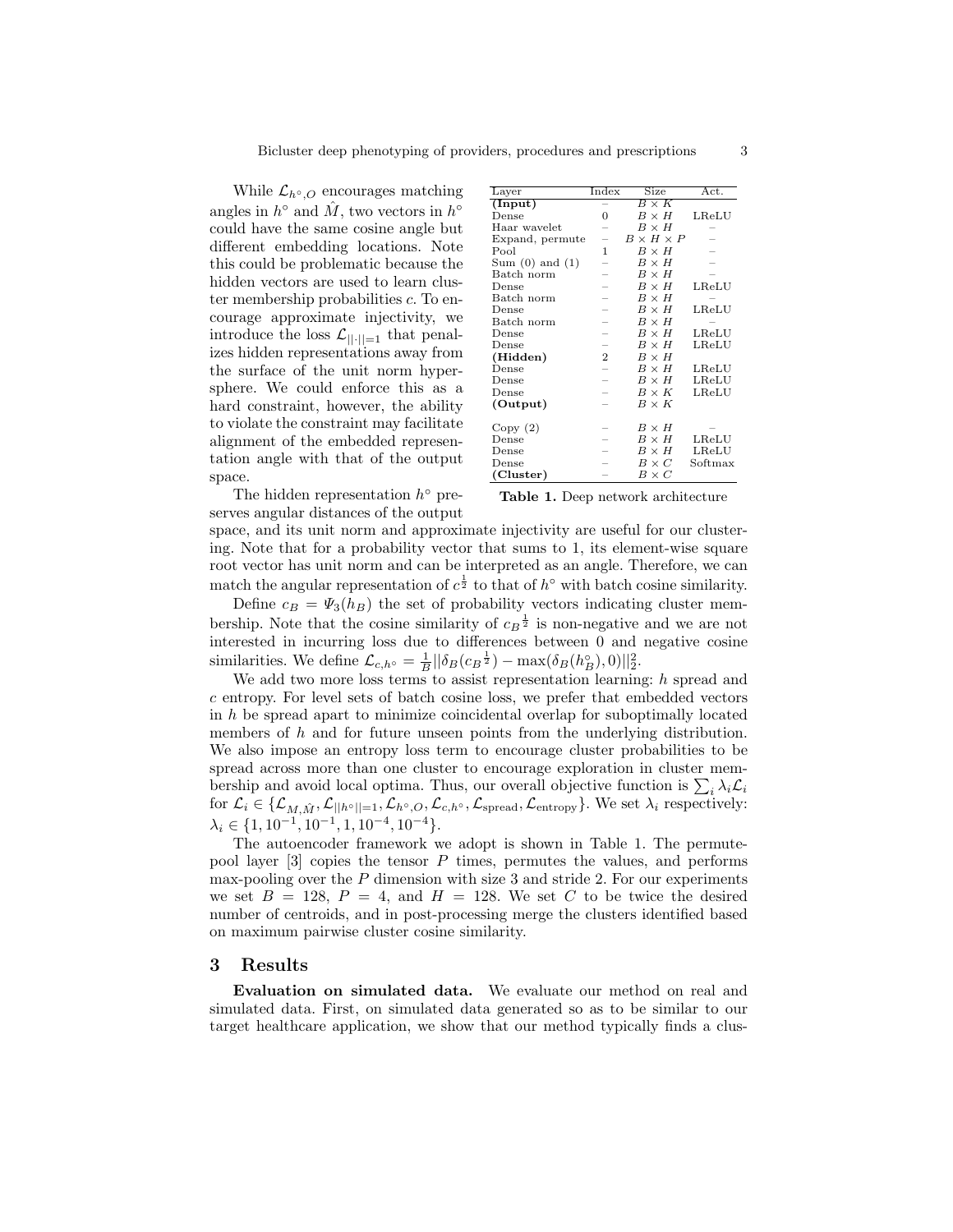#### 4 Fillmore, Mehta, and Weiss

|                                                                                | Rand |  | Jaccard                                                                                                                                                                                 |  | Recall |  |  | Precision |  |  |  |                                                     |
|--------------------------------------------------------------------------------|------|--|-----------------------------------------------------------------------------------------------------------------------------------------------------------------------------------------|--|--------|--|--|-----------|--|--|--|-----------------------------------------------------|
| Data                                                                           |      |  |                                                                                                                                                                                         |  |        |  |  |           |  |  |  | Ours OKM HKM Ours OKM HKM Ours OKM HKM Ours OKM HKM |
| baseline                                                                       |      |  | $\begin{array}{ccccccccc} \n\textbf{1.00} & 0.84 & 1.00 & \n\textbf{1.00} & \n\textbf{1.00} & 0.12 & 0.99 & \n\textbf{1.00} & 0.14 & 1.00 & \n\textbf{1.00} & 0.58 & 1.00\n\end{array}$ |  |        |  |  |           |  |  |  |                                                     |
| $samples = 100$                                                                |      |  | $\vert 1.00 \vert 0.85 \vert 0.91 \vert 0.90 \vert 0.11 \vert 0.17 \vert 0.90 \vert 0.12 \vert 0.19 \vert 1.00 \vert 0.60 \vert 0.65$                                                   |  |        |  |  |           |  |  |  |                                                     |
| $\text{dim}\mathbf{s} = 100000$                                                |      |  | $\begin{array}{ccccccccc} 0.93 & 0.21 & 0.48 & 0.08 & 0.04 & 0.04 & 0.14 & 0.04 & 0.05 & 0.17 & 0.87 & 0.62 \end{array}$                                                                |  |        |  |  |           |  |  |  |                                                     |
| explode=1000000 1.00 0.84 1.00  1.00 0.13 1.00  1.00 0.14 1.00  1.00 0.59 1.00 |      |  |                                                                                                                                                                                         |  |        |  |  |           |  |  |  |                                                     |
| $centroids = 100$                                                              |      |  | $\vert 0.99 \, 0.81 \, 1.00 \, \vert 0.47 \, 0.03 \, 0.95 \, \vert 0.47 \, 0.03 \, 0.96 \, \vert 1.00 \, 0.64 \, 0.99$                                                                  |  |        |  |  |           |  |  |  |                                                     |
| $sd = 0.1$                                                                     |      |  | $\begin{array}{ccccccccc} \textbf{0.93} & 0.28 & 0.78 & \textbf{0.08} & 0.04 & 0.05 & \textbf{0.15} & 0.04 & 0.06 & 0.15 & \textbf{0.79} & 0.29 \end{array}$                            |  |        |  |  |           |  |  |  |                                                     |

Table 2. Quantitative evaluation on simulated data, relative to the true cluster labels. Data are generated as described in the text, with baseline parameters set at centroids=25, samples=1000, dims=1000, sd=0.01, explode=10000, and varied in each dataset as indicated. Data are clustered using our method (Ours), k-means in the original, input space (OKM), and k-means in the hidden, embedded space we construct (HKM). The best score is in boldface. Our method almost always outperforms k-means in the original space, and usually outperforms k-means in the hidden space.

tering that, under several measures, is more similar to the ground truth labels from the simulation than competing methods are.

We generate data as follows. Centroids are sampled from a multivariate normal  $\mathcal{N}(\mathbf{0}, \mathbf{1})$  and normalized onto the unit ball. We generate an equal number of samples for each centroid by adding noise distributed according to  $\mathcal{N}(0, \sigma^2 I)$ . Then we translate these points away from the origin by multiplying each point by an "explosion" factor  $\kappa$  drawn from a random uniform on [1, $\kappa$ ]. Thus, the simulation is parameterized by the number of centroids, the number of dimensions, the explode factor, the number of samples, and the standard deviation of the noise. We set each parameter to a baseline level and vary one at a time to test our algorithm.

We cluster the data using our method, k-means in the original simulated data space, and k-means in the hidden space. We evaluate results of these clustering methods using precision, recall, the Rand index, and the Jaccard index, all relative to the ground truth labels from the simulation. Results are shown in Table 2. By these measures, our method almost always outperforms k-means in the original space, and usually outperforms k-means in the hidden space.

Evaluation on real healthcare data. As a case study to demonstrate our method's real world significance, we used our method to bicluster healthcare providers, prescriptions, and procedures based on the number of prescriptions and procedures administered by each provider, and the number of providers administering each prescription or procedure as recorded.

Specifically, we used Medicare Provider Utilization and Payment Data: Part D Prescriber Summary Table CY2015 [1], which tabulates all prescriptions given under the Medicare Part D program in 2015 in the United States. In the interest of space, we only show results for a clustering of providers based on the prescriptions they gave. Our physician authors assessed the quality of the resulting clusters.

The clusterings formed by our method and by k-means, each with 20 clusters, are shown in Table 3. Our method produces qualitatively better clusters than k-means does. For example, our clustering consistently includes a larger fraction of specialists in the specialist cluster, e.g., Dentist (85k), Psychiatry (21k), Emergency Medicine (20k). Our clustering, unlike k-means, also identifies clean